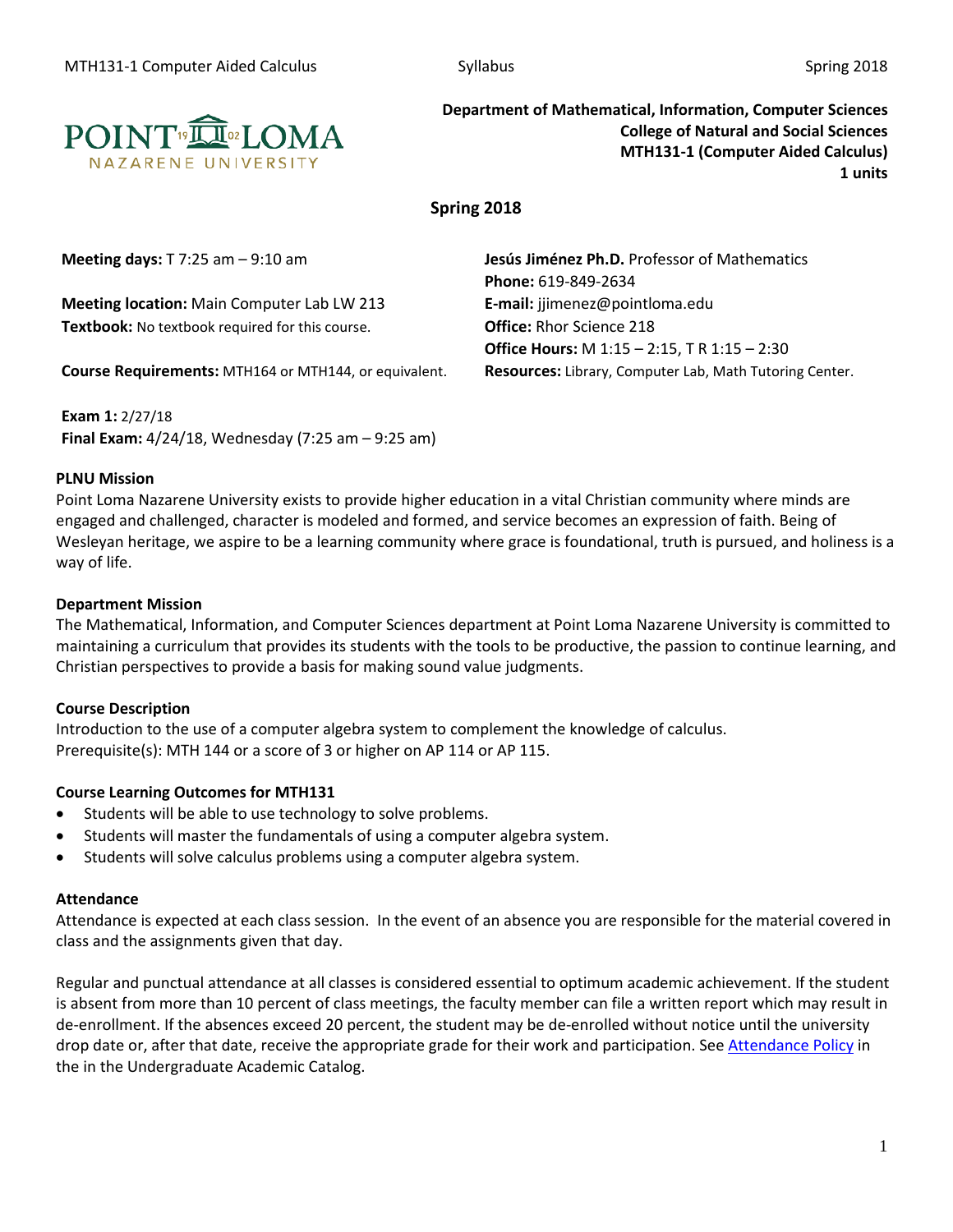### **Class Enrollment**

It is the student's responsibility to maintain his/her class schedule. Should the need arise to drop this course (personal emergencies, poor performance, etc.), the student has the responsibility to follow through (provided the drop date meets the stated calendar deadline established by the university), not the instructor. Simply ceasing to attend this course or failing to follow through to arrange for a change of registration (drop/add) may easily result in a grade of F on the official transcript.

### **Academic Accommodations**

If you have a diagnosed disability, please contact PLNU's Disability Resource Center (DRC) within the first two weeks of class to demonstrate need and to register for accommodation by phone at 619-849-2486 or by e-mail at [DRC@pointloma.edu.](mailto:DRC@pointloma.edu) See [Disability Resource Center](http://www.pointloma.edu/experience/offices/administrative-offices/academic-advising-office/disability-resource-center) for additional information. For more details see the PLNU catalog under [Academic Accommodations.](https://catalog.pointloma.edu/content.php?catoid=28&navoid=1761#Academic_Accommodations) Students with learning disabilities who may need accommodations should discuss options with the instructor during the first two weeks of class.

### **Academic Honesty**

Students should demonstrate academic honesty by doing original work and by giving appropriate credit to the ideas of others. Academic dishonesty is the act of presenting information, ideas, and/or concepts as one's own when in reality they are the results of another person's creativity and effort. A faculty member who believes a situation involving academic dishonesty has been detected may assign a failing grade for that assignment or examination, or, depending on the seriousness of the offense, for the course. Faculty should follow and students may appeal using the procedure in the university Catalog. Se[e the catalog](https://catalog.pointloma.edu/content.php?catoid=28&navoid=1761#Academic_Honesty) for definitions of kinds of academic dishonesty and for further policy information.

## **Final Exam Policy**

The final exam date and time is set by the university at the beginning of the semester and may not be changed by the instructor. This schedule can be found on the university website and in the course calendar. No requests for early examinations will be approved. Only in the case that a student is required to take three exams during the same day of finals week, is an instructor authorized to consider changing the exam date and time for that particular student.

## **Copyright Protected Materials**

Point Loma Nazarene University, as a non-profit educational institution, is entitled by law to use materials protected by the US Copyright Act for classroom education. Any use of those materials outside the class may violate the law.

## **Credit Hour**

In the interest of providing sufficient time to accomplish the stated course learning outcomes, this class meets the PLNU credit hour policy for a 1-unit class delivered over 16 weeks. Specific details about how the class meets the credit hour requirements can be provided upon request. Note that if you have an online or hybrid class then you need to provide further details of the amount of time spent in various activities. We have samples in the department.

### **Maxima Labs**

The Maxima labs will be assigned during the week and must be submitted to CANVAS the following Tuesday by 11:59 pm.

## **Incomplete and Late Assignment Policy**

All assignments are to be submitted/turned in by the beginning of the class session when they are due—including assignments posted in Canvas. Incompletes will only be assigned in extremely unusual circumstances.

### **Partial Exams Policy**

Make-up exams will be given only by arrangement prior to the exam scheduled date with the instructor for reasons of documented emergency.